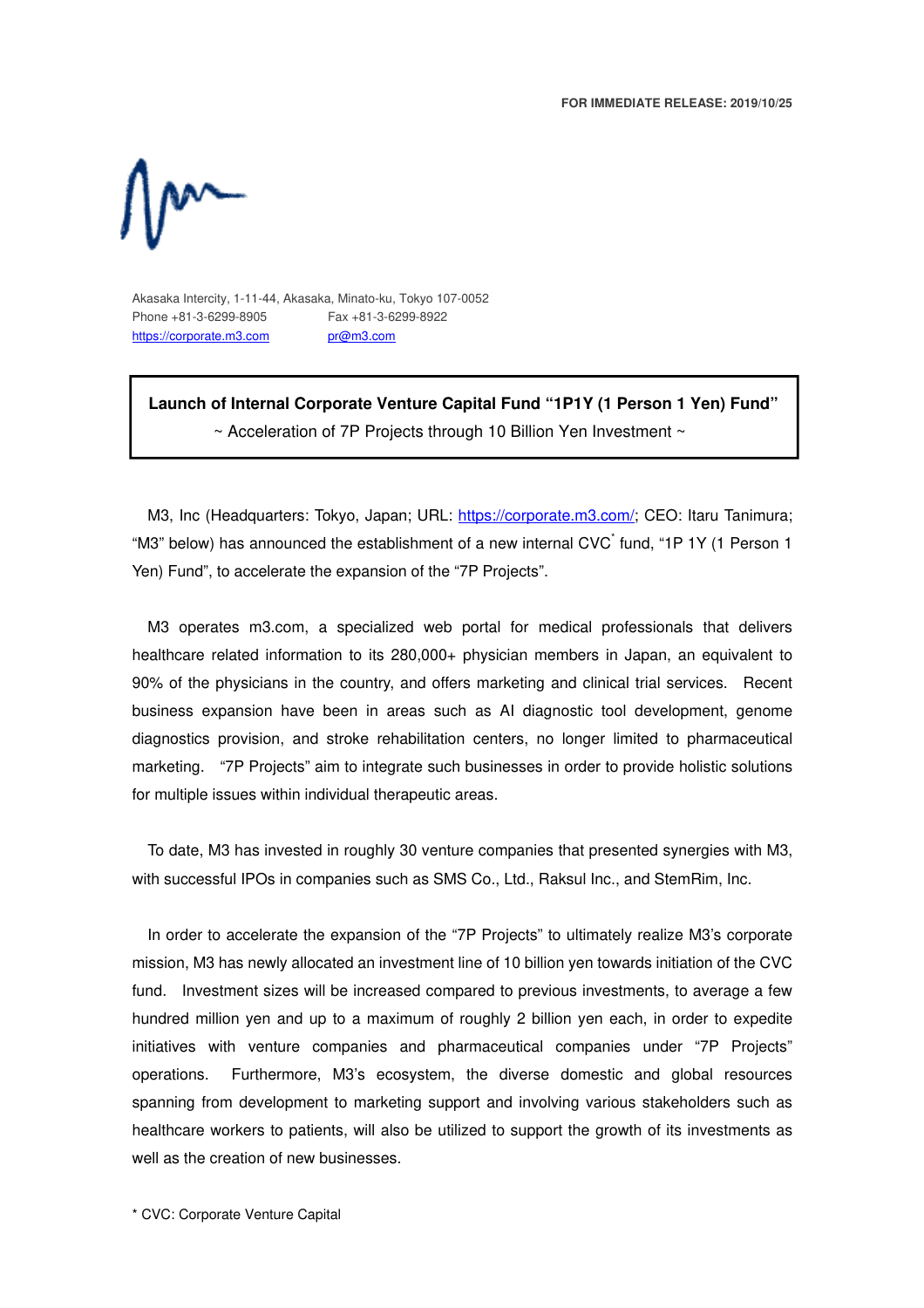<Overview of In <Overview of In-House CVC Fund>

| <overview cvc="" fund="" in-house="" of=""></overview> |                                                                      |
|--------------------------------------------------------|----------------------------------------------------------------------|
| Name                                                   | 1P1Y (1 Person 1 Yen) Fund                                           |
| Origin of Name                                         | Embodies M3's mission, "Using the Internet to enable as many people  |
|                                                        | as possible to live happier, healthier lives, and reduce, as much as |
|                                                        | possible, unnecessary medical costs"                                 |
| <b>Total Investment Line</b>                           | 10 billion yen                                                       |
| <b>Investment Region</b>                               | Domestic and Global                                                  |
| Investment Target                                      | Venture companies, listed companies, pharmaceutical and medical      |
|                                                        | device pipelines, others.                                            |
| Investment Themes                                      | medical devices (including software), advanced<br>medical<br>AI.     |
|                                                        | technologies, rare diseases, healthcare management                   |
| <b>Investment Size</b>                                 | Average of 1-2 hundred million yen per company to a maximum of       |
|                                                        | approximately 2 billion yen                                          |
|                                                        |                                                                      |
|                                                        |                                                                      |
| <advantages 1p1y="" fund="" of="" the=""></advantages> |                                                                      |

<Advantages of the 1P1Y Fund>

## **Advantages of the 1P1Y Fund**



## Realize high returns through maximization of m3.com **I** resources and extensive investment track record

Copyright @2019 M3, Inc. All rights reserved.